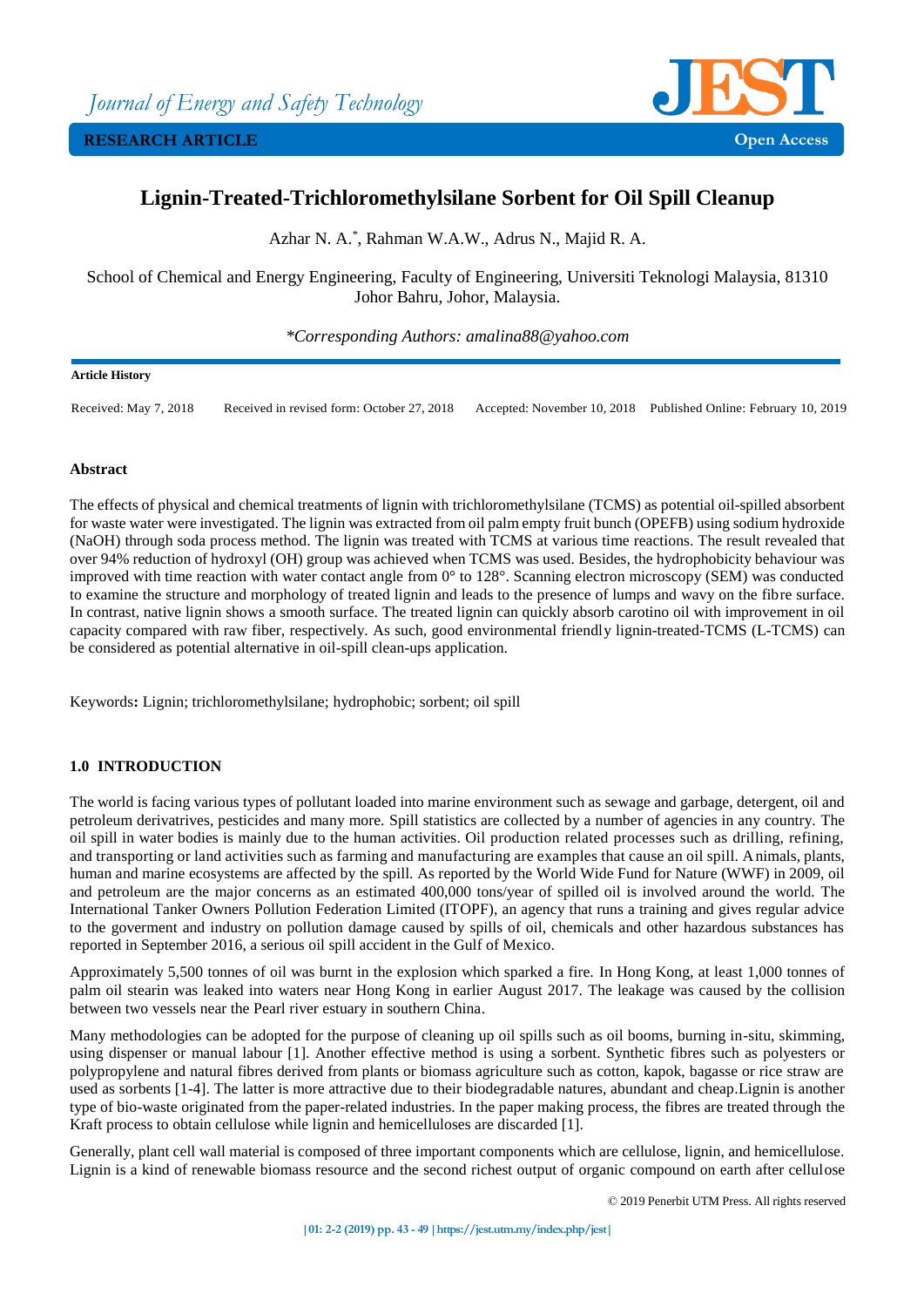### **Azhar N. A. et al. / JEST – Journal of Energy and Safety Technology. vol. 1, no. 2-2 (2019): <sup>43</sup> - <sup>49</sup>**

[5]. Lignin is a complex amorphous polymer of phenylpropane units, which are highly cross-linked to each other with a variety of different chemical bonds with range of 1000 g/mol to 20,000 g/mol of molecular masses [6]. Three-dimensional aromatic lignin molecular structure for softwood with phenyl propane units linked together by a variety of stable carbon-carbon and carbon-oxygen carbon (ether) linkages with phenolic and alcoholic hydroxyl groups. Typical lignin contains both hydrophilic phenolic/aliphatic hydroxyl groups and lipophilic carbon backbone, which suggests a special affinity to polar and nonpolar phases. However, a certain modification step is often necessary to control its amphiphilicity and solubility [7]. In previous research, Mousavioun and Doherty (2010) have analysed the elemental composition, functional group and molecular weight of the lignin. They found that the fractionation process separated lignin into individual molecular weights and there were resulting in differences in the phenolic hydroxyl, methoxyl composition and carboxylic acids. Besides that, they found out that the properties of material produced were depended on these structural properties [6].

Cheap adsorption process using agricultural waste products have been tested as potential absorbents including cotton balls, corncobs, meranti sawdust and many more. These products also have been as a potential low-cost absorbents. Thus, a sustainable approach of waste materials to be recycled into high value products should be explored. For example, Azhar et al., 2015 studied on lignin as a potential absorbent to absorb water up to 400% of its own weight when grafted with polycrylic acid [8]. Platcom Ventures Company has reported that Malaysia has 3.87 millon ha of land planted with oil palm, which provides large amounts of lignocellulosic waste, oil palm empty fruit bunches (OPEFB) estimated around 30mil tones/year. Lignin is a material that contains both hydrophobic and hydrophilic groups in their molecular structure. With a same research by Azhar et al., 2015 found lignin-grafted-polyacrylic acid has a potential to absorb oil for water waste treatment application. However, like other natural fibres, lignin must be treated to reduce its hydrophilic nature to produce an oil sorbent. Acetic anhydride [4] and stearic acid [2] are among the reagents used to impart hydrophobic character to natural fibres. In this research, trichloromethylsilane (TCMS) was selected to treat the lignin due to its ability to react with both hydroxyl groups of cellulose and water through vapour deposition method. The process is more simple and considered as green chemistry [9]. Hence, with a proper design, lignin can be tailored into an effective sorbent for cleaning up the oil spill. To date, TCMS has never been used to treat lignin. Besides, the oil sorption capacity was also investigated.

# **2.0 METHODOLOGY**

# **2.1 Lignin Extraction**

Lignin was extracted from OPEFB by using a soda process. OPEFB was collected from the palm oil mill in Mersing, Johor. OPEFB was cleaned and cut into small peces before cooked with diluted of 10% concentration of sodium hydroxide (NaOH) with distilled water at 150°C for 2 hours. Fibrous materials were removed through a strainer and black liqour was collected. Later, the diluted 10% of sulphuric acid was slowly added into the black liquor to achieve pH 3. The slurry was filtered through a mesh cloth and the residue (lignin) was collected. The lignin was washed with copious amount of distilled water until the pH became natural. Then, the solid lignin was oven dried overnight at 60°C prior to be kept in a desiccator. Sodium Hydroxide 98% concentration NaOH was purchased from AGC Chemical (Thailand) LTD. Sulphuric Acid (98% purity) was obtained from RCI Labscan Limitted, Thailand while trichloromethylsilane (97% purity) was purchased from Medigene Sdn. Bhd. All materials were used as received.

# **2.2 Treatment of Lignin with TCMS via Vapour Deposition Method**

The treatment of lignin with TCMS using a vapour deposition method was adopted from the previous works [9,10]. About 0.2g of dried solid lignin was filled into a non woven tea bag. The bag was hung at the top of the sealed flask containing 12 ml of TCMS. Later, the flask was placed in the reaction chamber at temperature of  $60^{\circ}$ C. Tea bag containing lignin was exposed to TCMS vapour at various exposure times (1.5 mins (S1), 3 mins (S2), 4.5 mins (S3), 6 mins (S4) and 7.5 mins (S5). The obtained lignin-treated TCMS (L-TCMS) was blown with air and rinsed with a generous amount of tap water to remove excess reagent and hydrogen chloride produced during the reaction (as shown in Table 1).

|       | <b>Sample</b>    | <b>Reaction conditions</b> |                               |  |
|-------|------------------|----------------------------|-------------------------------|--|
| ation | <b>Identific</b> | <b>TCMS</b> amount<br>(mL) | <b>Reaction Time</b><br>(min) |  |
|       | Lignin           |                            |                               |  |
|       | S1               | 12                         | 1.5                           |  |
|       | S <sub>2</sub>   | 12                         |                               |  |
|       | S <sub>3</sub>   | 12                         | 4.5                           |  |
|       | S <sub>4</sub>   | 12                         |                               |  |
|       | S5               |                            |                               |  |

**Table 1** A reaction scheme of lignin and TCMS via vapour deposition method [9].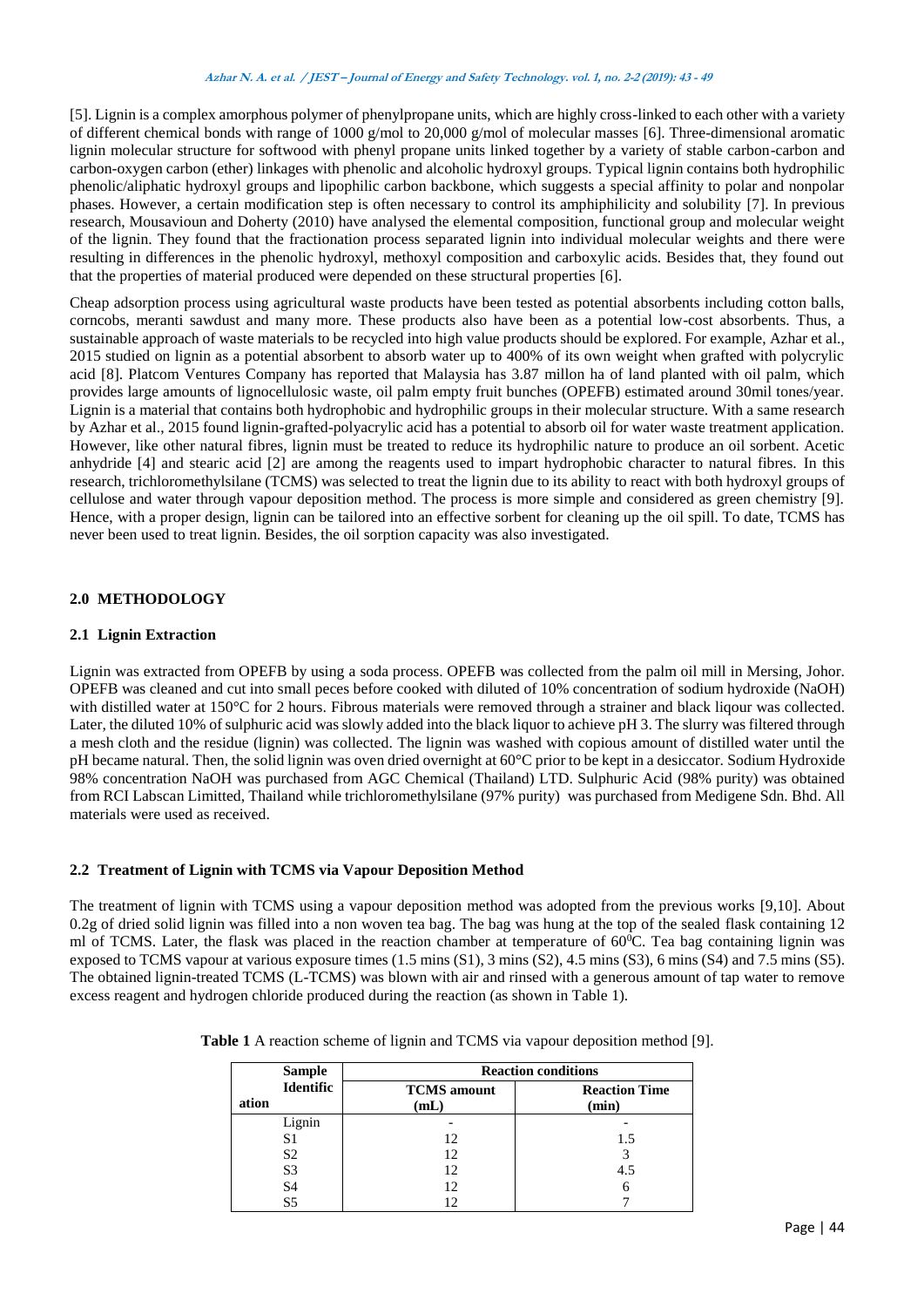### **2.3 Characterizations of native lignin and lignin treated TCMS**

The degree of hydrophobicities of native lignin and L-TCMS was determined by using a contact angle measurement with a dynamic sessile drop technique. About 2 μL of distilled water was dropped onto the sample using a micro-syringe at room temperature. An average of five readings of contact angles were taken for each sample. The droplet images were captured by a digital camera. The angle value that  $>90^\circ$  indicates a hydrophobic character [11]. Surface morphologies of the samples were investigated using scanning electron microscopy (SEM). The samples were frozen with liquid nitrogen prior to fracture. The samples were sputtered-coating with gold and the fractured surfaces were examined at x2000 magnification. In order to analyse the chemical changes in the Lignin-treated TCMS sample, the disappearance of functional group hydroxyl (-OH\_ was monitored by using attenuated total reflectance (ATR) mode FTIR (Shimadzu, IR Tracer 100). The FTIR spectra were obtained in the 4 cm<sup>-1</sup> resolution mode with 32 scans averaged for each sample between 4000 cm<sup>-1</sup> to 500 cm<sup>-1</sup> at room temperature. In order to measure the degree of conversion, the FTIR spectra were collected in absorbance mode. This is because the degree of conversion was calculated using following equation [12].

$$
Degree of conversion (%) = \frac{(A_0 - A_t)}{A_0} \times 100\%
$$
\n(1)

Where  $A_0$  is the peak area of 3300cm<sup>-1</sup> - 3500cm<sup>-1</sup>, including the absorption peak at 3342cm<sup>-1</sup> before lignin undergo treatment and  $A_1$  is the peak area at reaction time, t.

#### **2.4 Measurements of oil sorption capacity**

The oil sorption capacities of L-TCMS samples were measured as previous work by Oribayo et al. where the sample was drained into oil for 1 minute. About 0.2 g sample was immersed in a beaker containing palm oil at room temperature. The sample was taken out from the oil and placed on the wire mesh to remove the excess oil, at different immersion times. The oil sorption capacity (Q) of the sample was calculated using Equation 1 [13].

$$
Q = \frac{Mt - Mi}{Mi}
$$
 (2)

where  $Q = \text{oil}$  sorption capacity of the sorbent  $Mt$  = weight of wetted sorbent after draining (g)  $Mi$  = initial weight of sorbent (g)

## **3.0 RESULTS AND DISCUSSION**

#### **3.1 IR-Spectra**

Lignin significantly contains both hydrophobic and hydrophilic groups in their molecular structure. However, the hydrophilic or hydrophobic character depends the on the original reaction with a wide range of blends to be produced (Lignin). The focus of this study is the preparation of possible lignin to be superhydrophobic where lignin undergoes a treatment with TCMS. Infrared spectra of the L-TCMS samples were compared to the spectra of original sample to see an establishment of superhydrophobic lignin via chemical vapour deposition and influence of time reaction of 1.5minute (S1), 3 minute (S2), 4.5 minute (S3), 6 minute (S4), 7.5 minute (S5).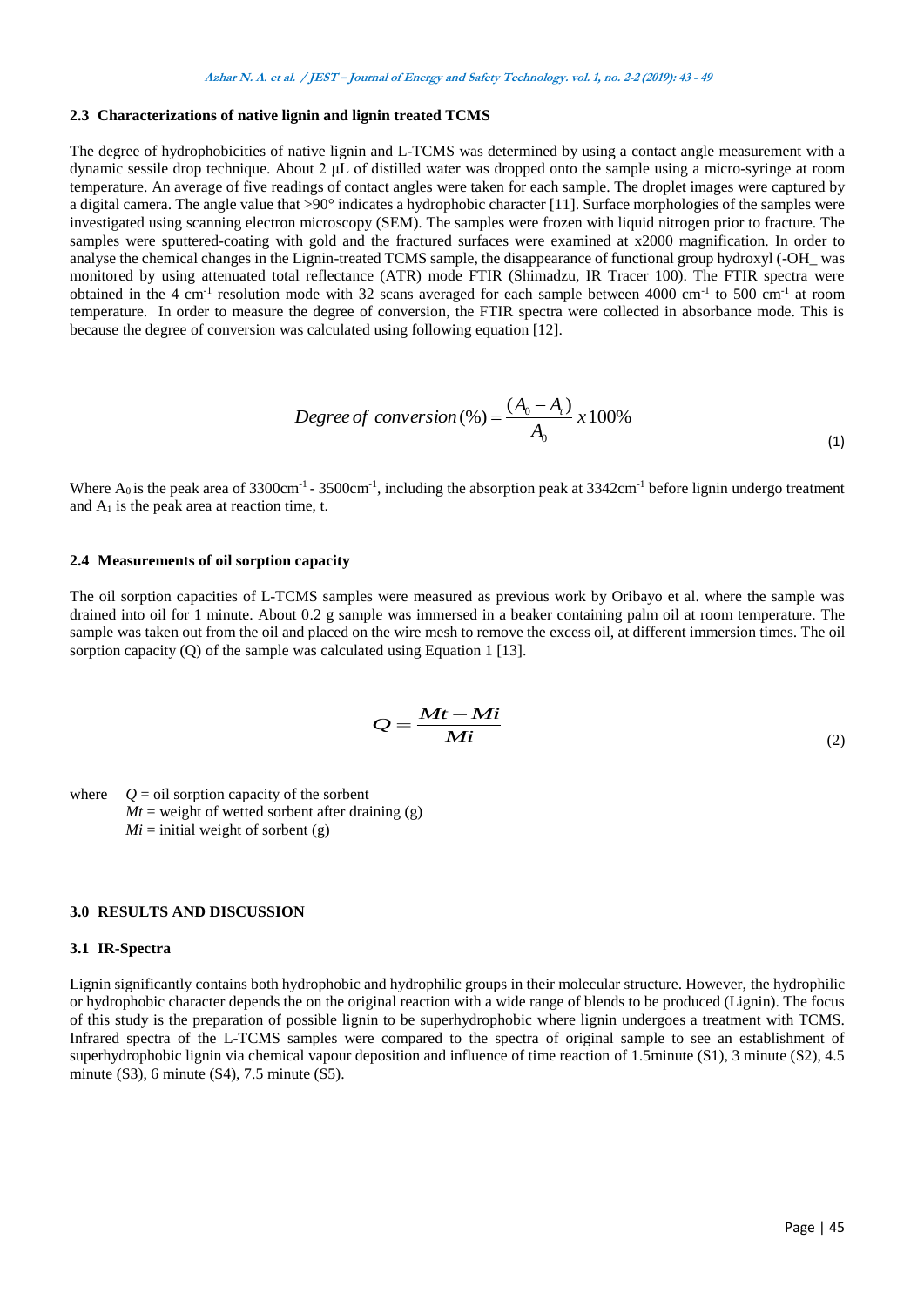

**Figure 1.** FTIR of lignin and L-TCMS.



**Figure 2.** OH group remained after conversion for lignin and treated lignin.

Figure 1 shows a result of FTIR for each sample. A strong and broad absorption was observed at wavenumber of around 3300- 3500cm-1 . This wavenumber was assigned to hydrogen bonded (O-H) stretching absorption. O-H stretching region at a wavenumber of 3300-3500cm<sup>-1</sup> of native lignin of OPEFB spectra was more identical to the O-H stretching region from sample 1 to sample 5. Meanwhile, the O-H band in lignin treated (sample 1 to sample 5) seriously diminished the reaction products compared to native lignin, confirming that OH group in lignin was removed by the reaction with TCMS that almost instantly reacts with air moisture and hydroxyl (-OH) groups in lignin to form siloxane and hydrogen chloride gas via vapour deposition method. The relative concentration of OH group was removed up to 94% from native lignin as shown in figure 2. The relative band-height at this region decreased as time reaction of treated lignin is increased. Besides the bands characteristic of OH group and CH group, the presence of siloxane characteristic bands may be observed in the reaction products at  $777.30 \text{cm}^{-1}$  belong to CH<sub>3</sub> rocking and Si-CH symetric stretching in SiCH<sub>3</sub> and also can be seen that the peaks intensity of symmetric CH<sub>3</sub> in Si-CH<sub>3</sub> at  $1282 \text{cm}^{-1}$ . The peak between  $1020-1100 \text{cm}^{-1}$  should indicates the presence of Si-O-Si bond of the siloxane components which form from the covalent attachment of TCMS onto lignin. However, there are no significant changes in the wavenumber since the siloxane peak was overlaping with the C-O stretching band in lignin as described by Li et al., 2007 and Cunha et al., 2010 where they studied the hydrophobicity changes of cellulose when treated to TCMS [9,14]. The most important evidence for the formation of new products is the precense of the SiCH<sub>3</sub> absorption band, together with the disappearance of the carboxylic acid band rercorded in the starting disiloxanes at 1708cm<sup>-1</sup> [15].

### **3.2 Water Contact Angle**

The surface wettability of the as-prepared substrates has been assessed by a series of WCA measurements. The WCA of the starting lignin fibre is 0°, classified as superhydrophilic material (when contact angle is less than 90°) where water rapidly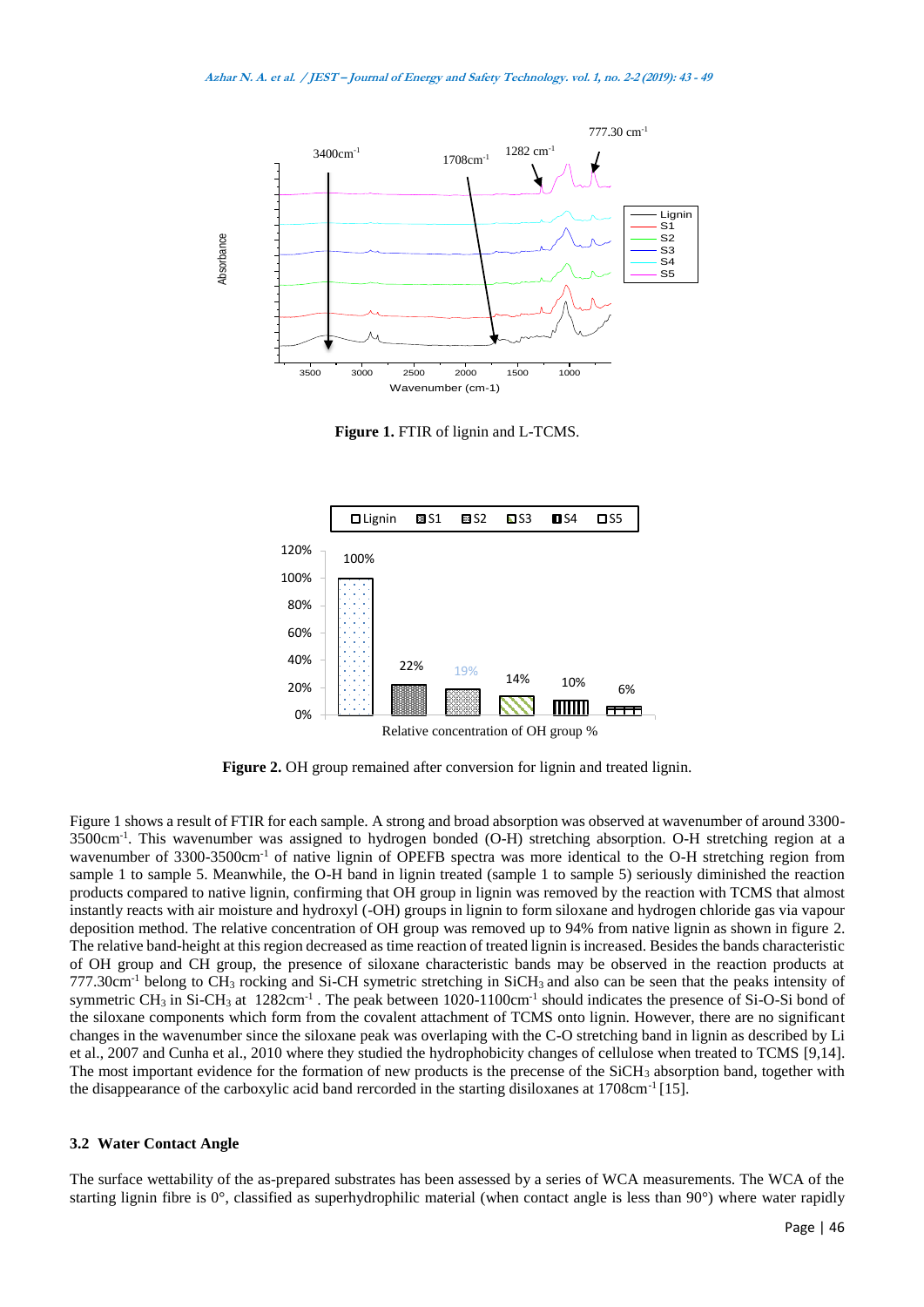#### **Azhar N. A. et al. / JEST – Journal of Energy and Safety Technology. vol. 1, no. 2-2 (2019): <sup>43</sup> - <sup>49</sup>**

sinks into the fibre due to the –OH group naturally in lignin . Treating the lignin with TCMS has increased hydrophobicity of lignin as reported in previous research by Tejado et. al., 2014 where TCMS reacts with air moisture and hydroxyl (-OH) group in lignin to form siloxane and it is also believed that the hydrogen chloride gas was vaporized to the air during chemical vapour deposition process [14]. As anticipated, the introduction of TCMS absorbed into the substrate results in the transformation of hydrophilic to hydrophobic character, with a WCA of 127.3° obtained under optimal conditions. An examination of the effect of the reaction time on the surface wettability shows that the WCA of the resulting material increased with reaction time up to 7 min under comparable conditions. Figure 3 shows 5 readings of each sample and the final average. The contact angle of treated lignin S1 started shows hydrophobic behaviour initially and gradually increased till sample S5.



**Figure 3.** Effect of reaction time on the hydrophobic property of treated lignin with TCMS

# **3.3 Scanning Electron Microscope (SEM)**

The surface properties of fibril lignin and treated lignin giving an interesting information for coating silane to the lignin. Treated lignin gave a rough surface. Besides that, the samples show the presence of lumps and waves with small pores revealing the presence of silica embedded in the polymer network as shown in figure 4 (b) and (c), respectively. The lumpy, wavy and rough surface became more pronounced as reaction time increased and at the same time, the capability of treated lignin enhanced the chances to repel water is very high which affected hydrophobicity the of L-TCMS.



**Figure 4.** Surface morphology at x2000 magnification of a) native lignin, b) 3 minute time reaction (S2) c) 7.5 minute time reaction (S5)

# **3.4 Oil Absorption Capacity**

To further investigate the oil absorption capacity properties of treated lignin for potential applications of oil spill clean-up, a sample was dipped into carotino oil. Oil absorption in the native lignin and treated lignin with different time reaction is presented in the table 2. It can be seen that when lignin was introduced onto lignin surface, the lipophilic properties of lignin was increased up to 25%, owing to bipolar properties of lignin [7]. In order to increase the lipophilic properties, the time reaction of lignin exposed to silane is increased to 7 minutes (sample S5) where sample S5 exhibited the highest oil sorption capacity i.e. 70% with respect to untreated lignin. It is obvious that there is clear correlation between volume of absorbed oil and time reaction applied in preparation of treated lignin [16]. With an appropriate coated silicon surface morphology and inherent hydrophobicity and olephilicity, L-TCMS appeares to be a potential sorbent material in oil spill clean up application [13].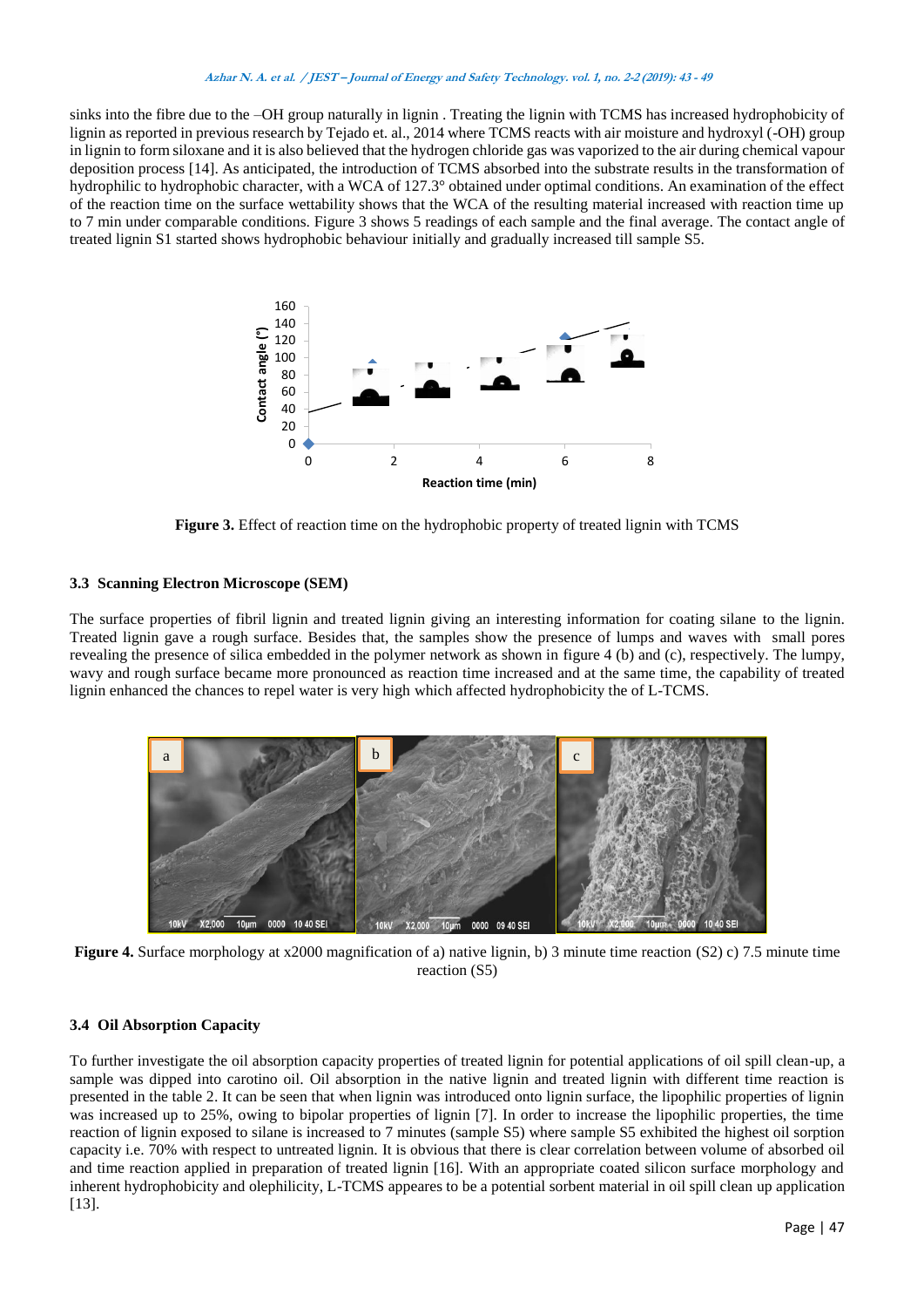#### **Azhar N. A. et al. / JEST – Journal of Energy and Safety Technology. vol. 1, no. 2-2 (2019): <sup>43</sup> - <sup>49</sup>**

| Sample         | Before $(g)$ | After $(g)$ | Oil absorption capacity (%) | Stdev |
|----------------|--------------|-------------|-----------------------------|-------|
| Lignin         | 0.2          | 0.2498      | 24.90                       | 0.73  |
| S <sub>1</sub> | 0.2          | 0.2626      | 31.30                       | 0.27  |
| S <sub>2</sub> | 0.2          | 0.2634      | 31.70                       | 0.29  |
| S <sub>3</sub> | 0.2          | 0.3057      | 52.85                       | 0.63  |
| S <sub>4</sub> | 0.2          | 0.3078      | 53.90                       | 0.59  |
| S <sub>5</sub> | 0.2          | 0.34        | 70.00                       | 0.57  |

**Table 2**. Oil absorption capacity of native lignin and treated lignin-TCMS

#### **4.0 CONCLUSION**

In this study, a hydrophobic and oleophilic properties of lignin-treated-TCMS was successfully obtained via a chemical vapour deposition method for the cleanup and recovery of spilled oil in water waste treatment. This was achieved when silica group (-Si) was coated onto the lignin fiber and the oil can be quickly absorbed by L-TCMS as recorded from Sample S1 to sample S5 up to 70% with respect to untreated lignin. The L-TCMS which was based on low-cost materials, straight foward preparation and easy to be treated, exhibited a good balance of hydrophobic-oleophilic surface property which is an important character for good oil sorbent, may be a promising substitute for oil-absorbing fiber used in the clean-up of oil spills in water bodies.

Work is in progress to extend the scope of this preliminary study to grafting/coating with the monomer as a binder and other reactions in order to optimize the applications and enhance the hidrophobicity effects, while maintaining the original simplicity and sustainability. For example in further study by using polystyrene to hold the lignin since lignin was produced in powder form. In the same time, the superoleophilicity of lignin will be expected [17].

#### **Acknowledgements**

The authors would like to thank Universiti Teknologi Malaysia for furbishing the grant (GUP) to expedite the research work [vot: Q.J130000.2546.14H38]. Last, but not least, research colleagues for all the assistance granted throughout the research period.

#### **References**

- [1] Lim T. T., Huang X. 2007. Evaluation of Hydrophobicity/Oleophilicity of Kapok and Its Performance in Oily Water Filtration: Comparison of Raw and Solvent-treated Fibers. *Industrial Crops and Products.* 26: 125-134.
- [2] Hoai N. T., Sang N. N., Hoang T. D. 2016. Oil Spill Cleanup Using Stearic-acid-modified Natural Cotton. *Journal of Materials and Environment Science*. 7 (7): 2498-2504.
- [3] Behnood R., Anvaripour B., Jaafarzeadeh N., Farasati M. 2016. Oil Spill Sorption Using Raw and Acetylated Sugarcane Bagasse. *Journal of Central South University.* 23: 1618-1625.
- [4] Sun X. F., Sun R., Sun J. X., 2002. Acetylation of Rice Straw With or Without Catalysts and Its Characterization as a Natural Sorbent in Oil Spill Cleanup. *Journal of Agricultural and Food Chemistry.* 50: 6428-6433.
- [5] W.G. Glasser and S.S. Kelly. 1987. Light Stability of Polymers. Encyclopedia of Polymer Science and Engineering. 795-852.
- [6] Doherty W. O.S., Mousavioun P., Fellows C. M. 2010. Value-adding to Cellulosic Ethanol: Lignin Polymers. *Industrial Crops and Products.*  33(2):259-276.
- [7] Zhang Z., Zhang Y., Lin Z., Mulyadi A., Mu W., Deng Y. 2017. Butryric Anhydride Modified Lignin and Its Oil-water Interfacial Properties. *Chemical Engineering Science*. 165: 55-64.
- [8] Azhar N. A., Soloi S., Majid R. A., Jamaluddin J. 2015. Grafting Efficiency of Lignin-grafted-polyacrylic Acid. *Applied Mechanics and Materials.* 735: 182-185
- [9] Cunha A. G., Freire C., Silvestre A., Neto C. P., Gandini A., Belgacem M. N., Chaussy D., Beneventi D. 2010. Preparation of Highly Hydrophobic and Lipophobic Cellulose Fibers by A Straightforward Gas-solid Reaction. *Journal of Colloid Interface Science*. 344(2): 588–595.